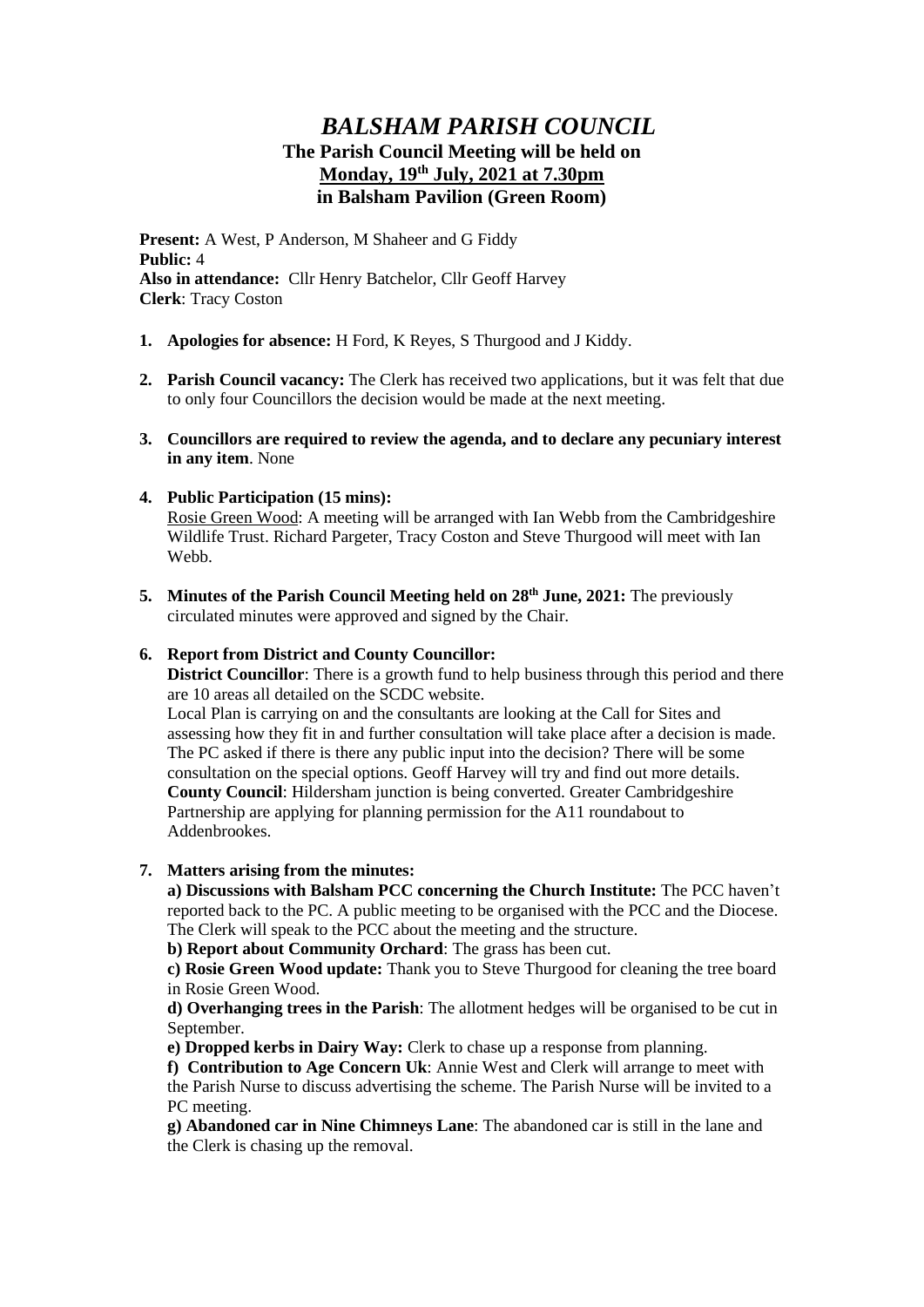# **8. Planning:**

# **a) For Discussion:**

Proposal: Submission of details required by conditions 5 (Pedestrian Visibility Splays), 6 (Traffic Management Plan), 7 (Remediation Method Statement) and 8 (Surface Water Drainage) of planning permission S/4527/18/PA Site address: Barn At West Wickham Road Balsham Cambridge Reference: S/4527/18/CONDB Public Access link: [https://applications.greatercambridgeplanning.org/online](https://applications.greatercambridgeplanning.org/online-applications/PLAN/S/4527/18/CONDB)[applications/PLAN/S/4527/18/CONDB](https://applications.greatercambridgeplanning.org/online-applications/PLAN/S/4527/18/CONDB) PC Decision: No recommendation

Proposal: Detached dwelling and double garage with access driveway and landscaping. (Re-submission of 21/00528/FUL) Site address: 97 High Street Balsham CB21 4EP Reference: 21/02724/FUL Public Access Link: [https://applications.greatercambridgeplanning.org/online](https://applications.greatercambridgeplanning.org/online-applications/PLAN/21/02724/FUL)[applications/PLAN/21/02724/FUL](https://applications.greatercambridgeplanning.org/online-applications/PLAN/21/02724/FUL) PC Decision: No recommendation

### **b) Decisions:** None

### **c) Tree applications:**

Proposal: Yew (T1) - The tree was TPO'd a long time ago and has received very little pruning in this time. It is restricted by a road (which it is growing towards) and by ABC cables directly above it. It has developed into an odd shape and the tree does not seem to be of particularly high value.

The works recommended below are to improve the light levels in the garden, reduce the tree's projection into the road and keep the tree away from the electricity cables. Crown lift epicormic trunk growth up to 2m.

Crown reduce on all sides by up to 0.5m

Crown reduce on top by up to 2m and shape the crown to blend in with the sides. One aim would also be to create a more symmetrical shape.

Site address: 40 West Wickham Road Balsham CB21 4DZ

Reference: 21/0780/TTPO

Public Access link: [https://applications.greatercambridgeplanning.org/online](https://applications.greatercambridgeplanning.org/online-applications/PLAN/21/0780/TTPO)[applications/PLAN/21/0780/TTPO](https://applications.greatercambridgeplanning.org/online-applications/PLAN/21/0780/TTPO)

PC Decision: Approve.

### **9. Allotment update:**

**a) Allotments update/Allotment Policy**: Debbie Paton and the Clerk have inspected the allotments and written to some owners who haven't been farming the allotments. The PC approved the allotment policy.

### **10. Recreation Ground/Pavilion**

**a) Adult gym equipment:** The PC agreed the location at the rear of the pavilion with surfacing underneath. The Clerk to circulate some examples of equipment.

### **11. Highway Matters**:

**a) Highway Issues:**

**b) Double yellow lines on corner of West Wratting Road/High Street**: The double yellow lines have been chased up by the Clerk.

**c) Parking sign on Green for school parking:** Clerk to chase up.